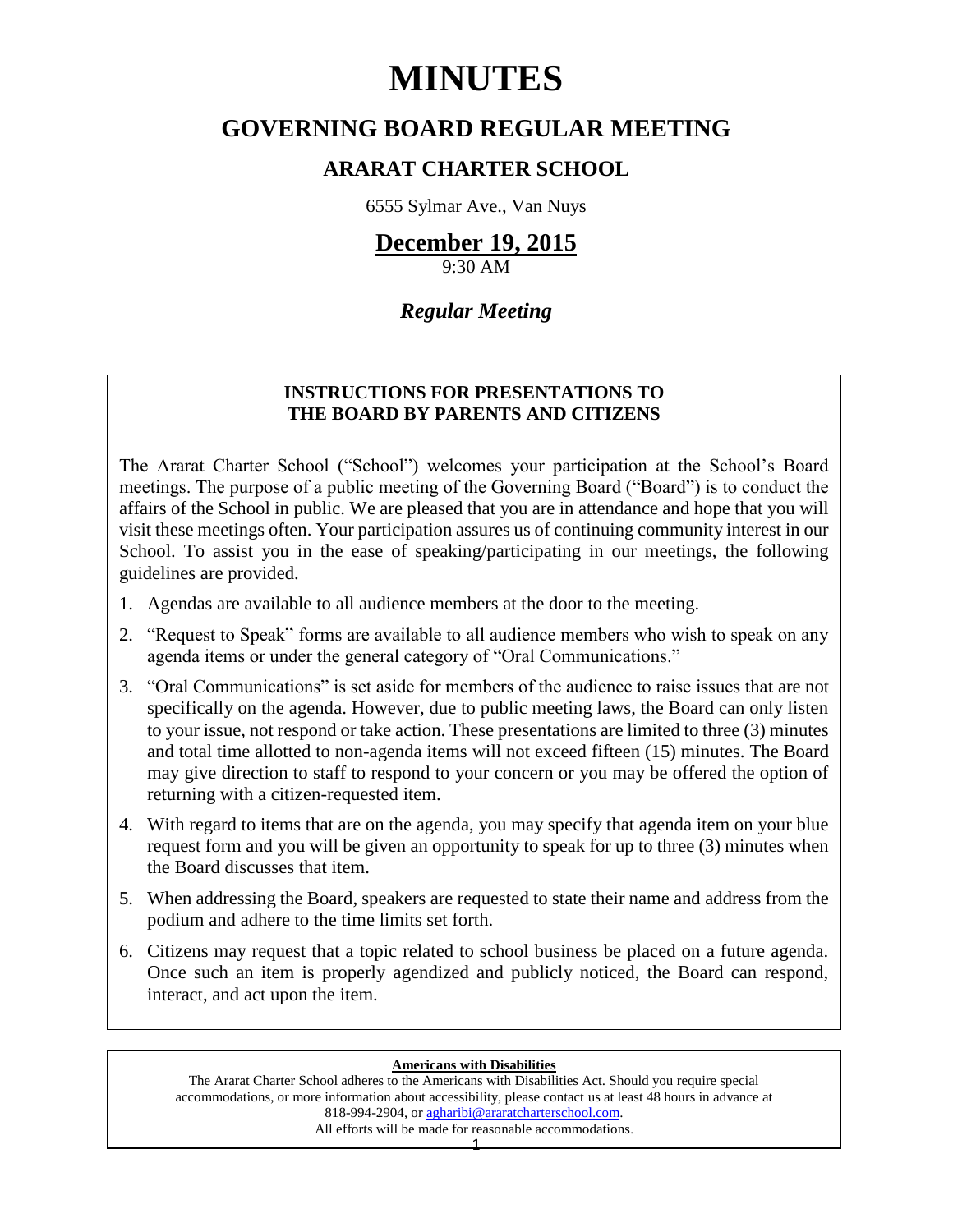#### **I. OPEN SESSION**

#### **A. CALL TO ORDER:**

Meeting was called to order by Board Chairperson, Dr. Berjouhi Koukeyan at 9:40 am.

#### **B. ROLL CALL**

|                      | Present | Absent |
|----------------------|---------|--------|
| Shakeh Avakian       |         |        |
| Marlena Gonzalez     |         |        |
| Lorena Gonzalez      |         |        |
| John Henderson       |         |        |
| Sylva Karayan        |         |        |
| Berjouhi Koukeyan    |         |        |
| Hermine Mahseredjian |         |        |
| Aret Oz              |         |        |
| Mayra Perez          |         |        |
|                      |         |        |

#### **C. APPROVAL OF MINUTES OF BOARD MEETING OF NOVEMBER 19, 2015**

The minutes of November 12, 2015 meeting was approved unanimously.

Moved by: Dr. Karayan Seconded by: Mrs. Avakian Vote: Approved Unanimously

#### **II. COMMUNICATIONS**

#### **A. ORAL COMMUNICATIONS:**

*Non-agenda items: no individual presentation shall be for more than three (3) minutes and the total time for this purpose shall not exceed fifteen (15) minutes. Ordinarily, Board members will not respond to presentations and no action can be taken. However, the Board may give direction to staff following a presentation.*

#### **B. FOR INFORMATION: CHAIRPERSON'S REPORT**. (Attachment)

- **1. Prop 39/Alternative Facilities Use Agreement:** Dr. Koukeyan reported that on November 1, 2015, the school submitted its application for Prop. 39 facility request. The District's response is expected on December 1<sup>st</sup>. The District will base its facilities allocation on the maximum enrollment of 340 as stated in the Charter Petition. With 96.67 % ADA, the District projected in-district classroom projection will be 328.68. Because of the fact that our enrollment is stable and we do not need additional space for 2016-17, LAUSD gave the school the option of going with an Alternative Facilities Use Agreement, bypassing the extended process over several months. The school received the Alternative Facilities Use Agreement for both facilities, signed it and returned to LAUSD on 12/14/15 by the due date.
- **2. Update Regarding the Leasing/Purchasing and Financing of a Facility:** RED Hook has identified a sight located at 7510 Hazeltine Avenue, in Van Nuys, California. This site is for sale and the Board members are encouraged to stop by and take a look. Red Hook recommended that the Board explore the possibility of requesting Material Change in the maximum enrollment of the school. This is a major factor in determining the size of the facility to be acquired. LAUSD Regulations state that if a school is increasing its enrollment by 20% or 100 students, whichever is less, and the school is using its own facility, then a material revision is not required for this increase. Increases beyond this guideline, will require Material Revisions. It is strongly recommended that Board members actually visit the site that has been identified before making a commitment. As it stands now, the facility will require major renovation.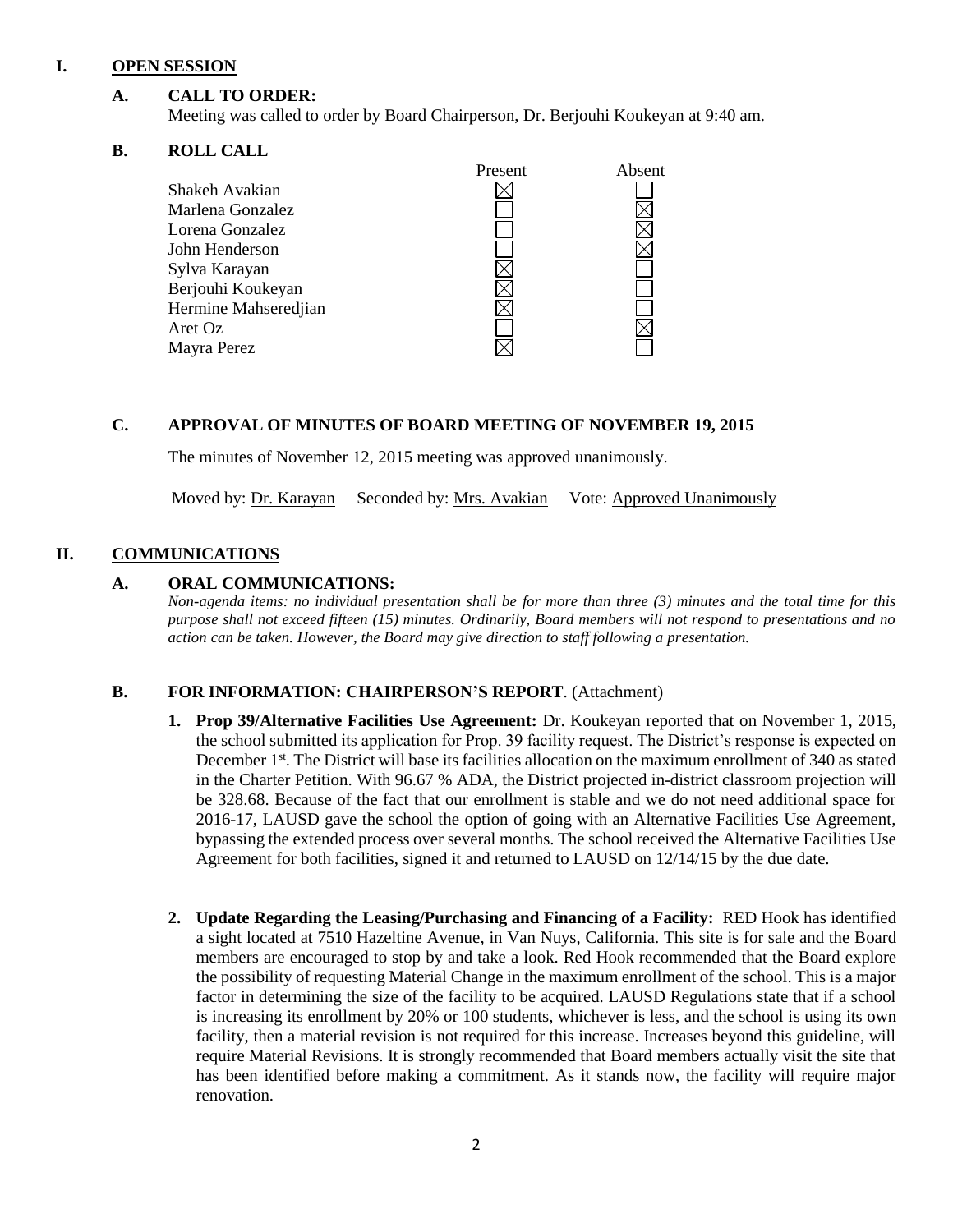- **3. Update on WASC Accreditation:** WASC accreditation is a self-study process whereby the Western Association of Schools and Colleges acknowledges the effectiveness of a school's instructional programs, governance, leadership and resources. This process is a must for high schools and most colleges. In the public school system, elementary and middle schools do not seek WASC accreditation. However, elementary charter schools have the option of seeking WASC accreditation. Four years ago the school sought and received WASC Certification. This time, we are seeking full accreditation. The WASC team was at the school on November 16-18 and will recommend a six year accreditation.The Board is planning a recognition event for all school staff and personnel.
- **4. Board Reorganization:** Based on its bylaws, the Governing Board has identified one reappointment and one vacancy. The annual reorganization meeting was held on November 14, 2015.The Board will make every effort to fill the said positions based on the Diversity Plan that takes into account both, ethnic and professional backgrounds. Since the Governing Board has quite a few members with background in education, preference will be given to appoint a board member with business background. In accordance with its Diversity Plan, ACS will increase the ethnic and professional diversity of the Governing Board by 33% by the end of its charter term (2020). By this date, the school is meeting the 33% ethnic diversity, but needs to address the professional diversity. The board officers were selected and committee membership established.
	- **5. Calendar for Governing Board 2016-17 Meetings:** The board also reviewed and approved the 2016-17 calendar of meetings. (See attached)

#### **Recommend approval**

 Motion by: Mrs. Avakian Seconded by: Dr. Karayan Vote: Approved Unanimously

**6. Governing Board Committee Members List:** It was suggested to include 2 or more teachers in certain committees as well as include the Director, Principal and the Coordinator as Ex Officios in selected committees. (See list attached)

#### **Recommend approval**

 Motion by: Mrs. Avakian Seconded by: Dr. Karayan Vote: Approved Unanimously

**7. Update on the Diversity plan:** With respect to diversity with certificated Faculty, the five year plan calls for a 3% annual increase for PHBAO to achieve 66%-34% ratio within five years. The 2015-16 ratio in this category is 87.5% White/Other and 12.5% PHBAO. With respect to the student population, ACS will increase its PHBAO students by 4% annually to achieve the goal of increasing from 10% to 30% and decreasing the Other White students from 90% to 70% over the next five years. The 2015-16 ratio is 88.52% White/Other and 11.47% PHBAO. The Diversity Committee will convene in January 2016, to lay the groundwork for extensive recruitment efforts to meet the intended goals.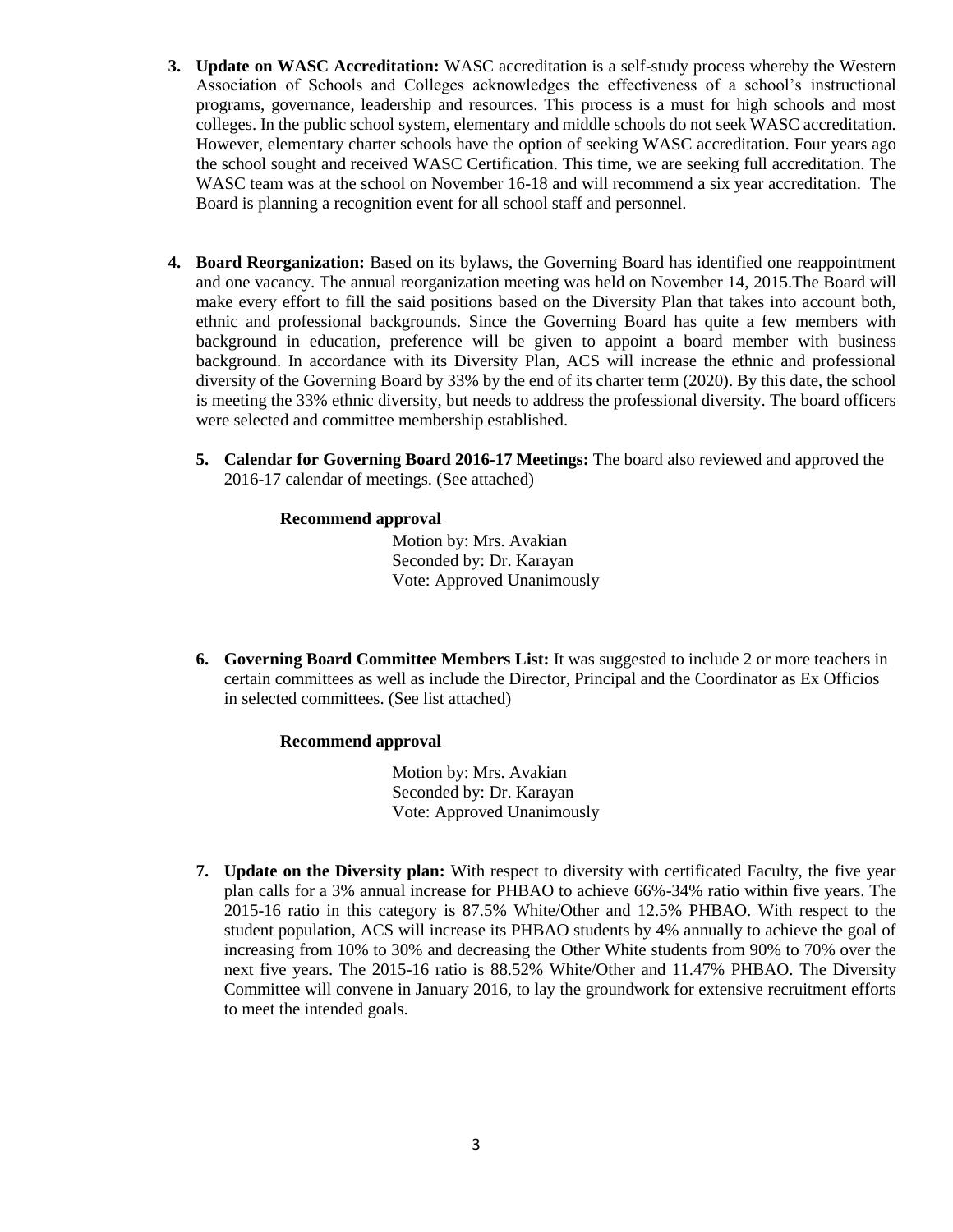#### **C. FOR INFORMATION: PRINCIPAL'S REPORT.** (Attachment)

*This is a presentation of information that has occurred since the previous Board meeting. (Per attached report)*

#### **1. Update on Calendar of Events**

- Common Core Standards Workshop December 2,  $2015$  There was a few parent participation.
- Parent Conferences, Friday December 4, 2015 School had a 100% turn out. Conferences were held either in person or via phone.
- Winter Program for both Campuses will take place on December 21, 2015
- Winter Break will be from December 22 thru January 8 , 2016
- School Resumes January 11, 2016

#### **2. Update on School Activities**

- 11/20 There was a Bake Sales organized by the PIC committee in both campuses. \$420.00 was raised from this sale.
- Annual chocolate sale took place from  $11/23$  thru  $12/11$ . School contracted World's Finest Chocolate for this event. The goal was to raise \$4000.00, however, with a Gross Sales of \$9600.00, ACS was able to raise \$5100.00.
- 5th Grade Candy Gram Sales raised \$400.00. The money raised by  $5<sup>th</sup>$  grade will be used for  $5<sup>th</sup>$ grade over-night field trip as well as the end of year events and activities.

#### **3. School Programs**

• The Session 1 of Enrichment that started November 4, 2015 ended on December 16, 2015.

#### **4. Update on Audits, Review, & Mandated Reporting**

• **DVR Update-** We have received notice that their software program is now operational. A meeting has been scheduled in mid-January to report out on DVR findings.

Corrections Status:

- The amendment to add ELD goals was completed.
- The second correction will be completed by  $1/14$
- **Wilkinson-** Pursuant Ed Code 41020, school districts are required to conduct an external financial audit of the expenditures of the school. (c) Each audit conducted in accordance with this section shall include all funds of the local educational agency, including the student body and cafeteria funds and accounts and any other funds under the control or jurisdiction of the local educational agency. Each audit shall also include an audit of pupil attendance procedures. We received a draft report from the auditors and there were no findings or area recommendations for the audit. We will receive our official report in the next two months.
- **CALPADS -** Fall 1 submission due date was December 18, 2015. The school is awaiting the release of the CELDT scores to include them in the CALPADS Fall 1 report during the amendment window.
- **Attendance -** P1 attendance report which covers the first four months of school was submitted on 12/17/15. The 20 day attendance report submitted on 12/16 as well.
- **Facilities:** Meeting to be scheduled with Red Hook to identify key area of interest. Edtec is also working on providing Red Hook with 3-5 budget assumptions based on projected enrollment.

#### **5. LAUSD SELPA Options: Option 2 vs. Option 3**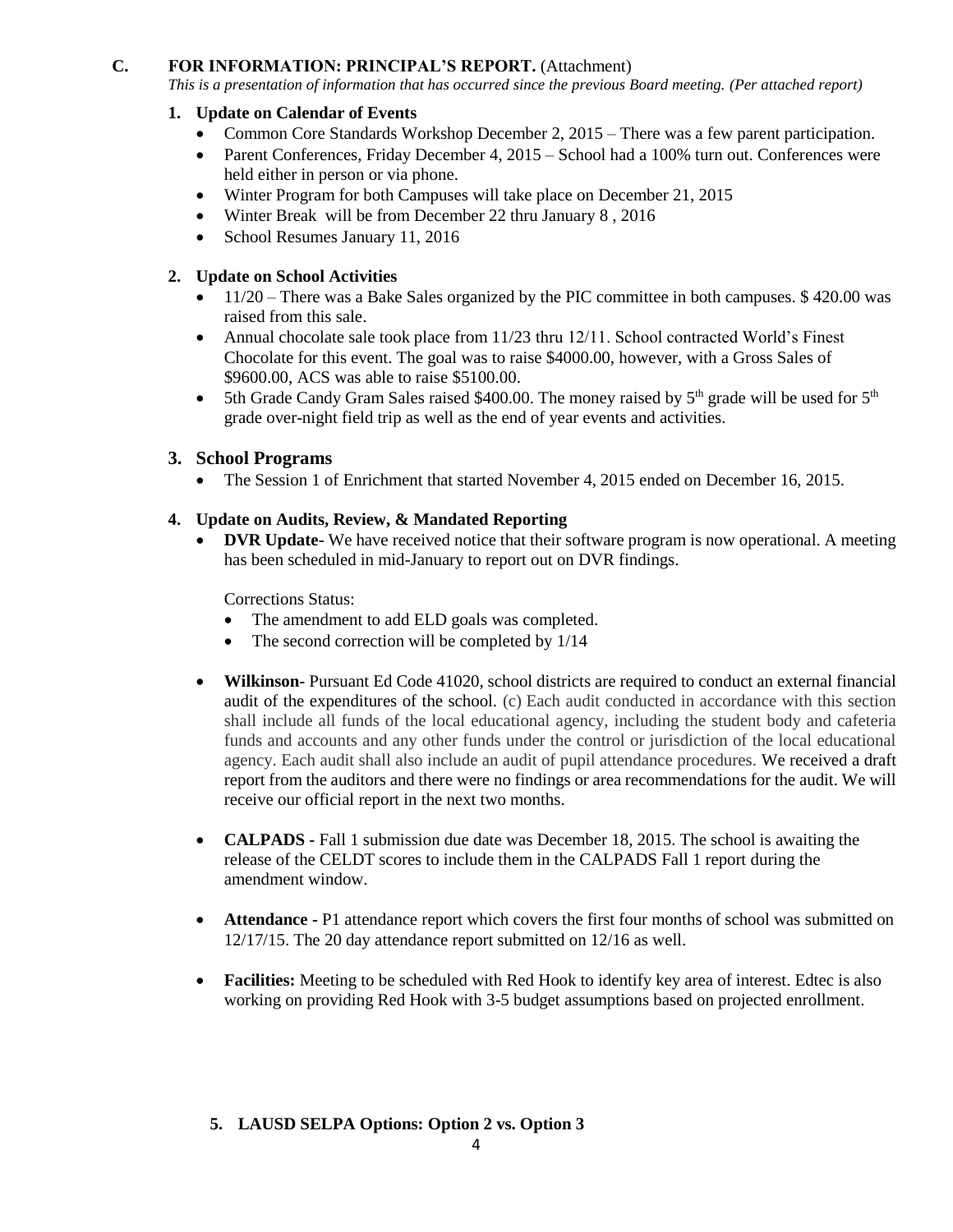**Option 2**

| <b>ADA/Enrollment</b> | <b>SPED Revenue</b>               | <b>Estimated SPED revenue rates based on the</b> |
|-----------------------|-----------------------------------|--------------------------------------------------|
| 340                   | $340 \times 759.13 = $258,104.20$ | 2015-2016 estimated rate per ADA (\$759.13)      |

| <b>Fair Share</b><br>Contribution<br>Rate |                                     | Est. ACS<br><b>Currently Pays</b> | <b>Estimated District General</b><br><b>Fund Contribution for SPED</b><br>based on 2013-2014 (\$1735.34) |
|-------------------------------------------|-------------------------------------|-----------------------------------|----------------------------------------------------------------------------------------------------------|
| 35%                                       | $$1735.34 \times 340 = $590,015.60$ | \$206,505.46                      | per student)                                                                                             |

#### **Option 3**

| <b>ADA/Enrollment</b> | <b>SPED Revenue</b>     | 10% of Sped Rev. | 10% Rev. General<br><b>Purpose Funds</b> |
|-----------------------|-------------------------|------------------|------------------------------------------|
| 340                   | 340*759.13=\$258,104.20 | \$25,810.42      | \$25,810.42                              |

#### **Keys Points:**

- The same amount of SPED revenue will be generated for both options
- The difference financially between Option 2 vs. Option 3 is what we current pay under Option 2 \$206,505.46-51,620.84(\$25,810.42+\$25,810.42) Option 3=\$154,884.62 based on 340 students enrolled
- Option 2 offers more legal support as previously mentioned
- Option 2 offers more consultant support in regards to implementation of IEPs and placements and provides us with staff SPED trainings upon request
- Current Option 2, 35% Fair share contribution comes directly from General purpose funds for total estimated amount of \$206,505.46
- Option 3 has 10% charter contribution that comes out of SPED revenue and a 10% contribution fee that comes out of our general purpose funds
- Under Option 3, the district is requiring an interview in regards to our current SPED program. They are recommending that we have a full time designated SPED resource teacher on site. They are also recommending that there be an administrator dedicated to special education

#### **Deadline to change option is: February 5, 2016**

#### **D. FOR INFORMATION: FINANCIAL REPORT**

*This is an update from what has transpired since the last board meeting.*

- **1. Budget to Date Update.** Budget to date update and report from Edtec: Mrs. Kristin Dietz shared a comprehensive finance report with the following details:
	- 2014-15 Audit Recap 2015-16 Forecast Update Financial Summary Revenue & Expense Forecast Changes Cash Flow Forecast Balance Sheet Summary Exhibits Check Register–November Budget vs. Actual Detail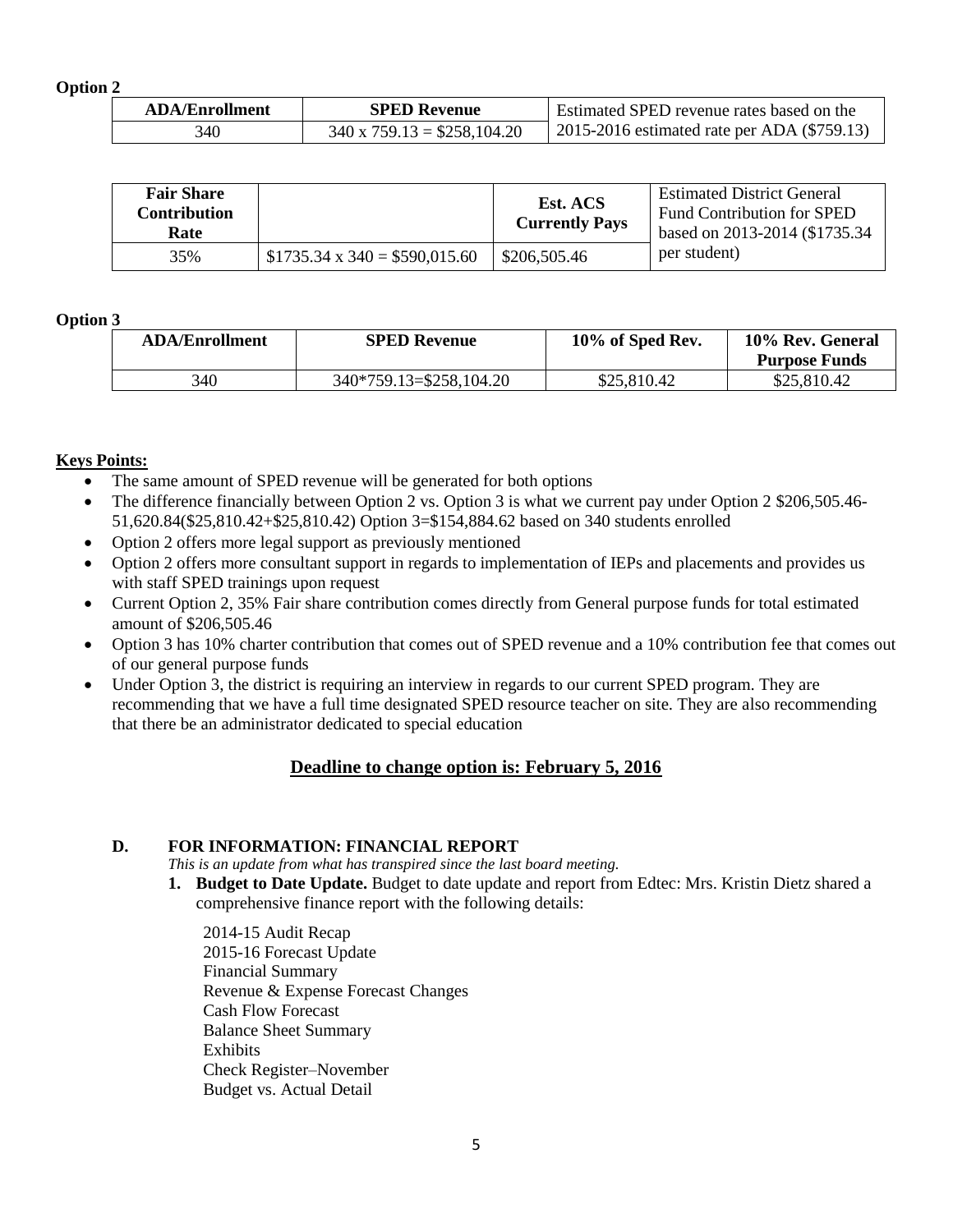- 2014-15 Audit Recap This report shows that the audit is unqualified, with financial information confirming what was reported to School's Board in the Unaudited Actuals
- Final 2014-15 Income Statement: \$3.26Min Revenues, \$2.87Min Expenses Operating Income of \$398K Ending Fund Balance of \$1.66M
- Adjustments from Unaudited Actuals: Accounts Payable overstated by \$1,546 No weaknesses present in Internal Controls, Compliance and Other Matters No findings found
- **Financial Summary:** Forecasted Operating Income of \$401,305 after depreciation, a decrease of \$390 from the Previous Month's Forecast

As of Nov 30th: 32% of Forecasted Revenue received and 37% of Forecasted Expenses spent ADA as of Month 3 was 327.8. Important to maintain strong attendance to avoid decrease in revenue

- **Revenue & Expense Forecast Changes:** Revenue Forecast increased by \$1K to \$3.50M General Purpose: No change Federal Funding: \$329 increase Prior-year supplemental Title III Other State Funding: \$76 increase Mandate Block Grant trued to actual Local Revenues & Fundraising: \$598 increase - Interest & Prior-year expense refunds
- **Expense Forecast increased by \$1K to \$3.10M** Compensation & Benefits: No change Books & Supplies: No change Services & Operating: \$1K increase - Prior-year bus invoices paid Capital Outlay: No change
- **Risk Areas: these budget line items are trending over budget and may have increases over the next few months**

Instructional Aides Supervision/Custodial staff Special Education Contract Instructors Communications (Phone and Internet)

#### **Cash Flow Forecast**

Cash balances forecasted to remain above \$1.6M all year. Total Cash balances at November 30thwere **\$1,809,362** as follows: Checking -\$1,208,479 Savings -\$600,883

Board requested to review the general ledger of SPED for next meeting.

#### **2. 1 st Interim Financial Audit Report FY16 –** See Report attached

#### **III. CONSENT AGENDA ITEMS**

*All matters listed under the consent agenda are considered by the Board to be routine and will be approved/enacted by the Board in one motion in the form listed below. Unless specifically requested by a Board member for further discussion or*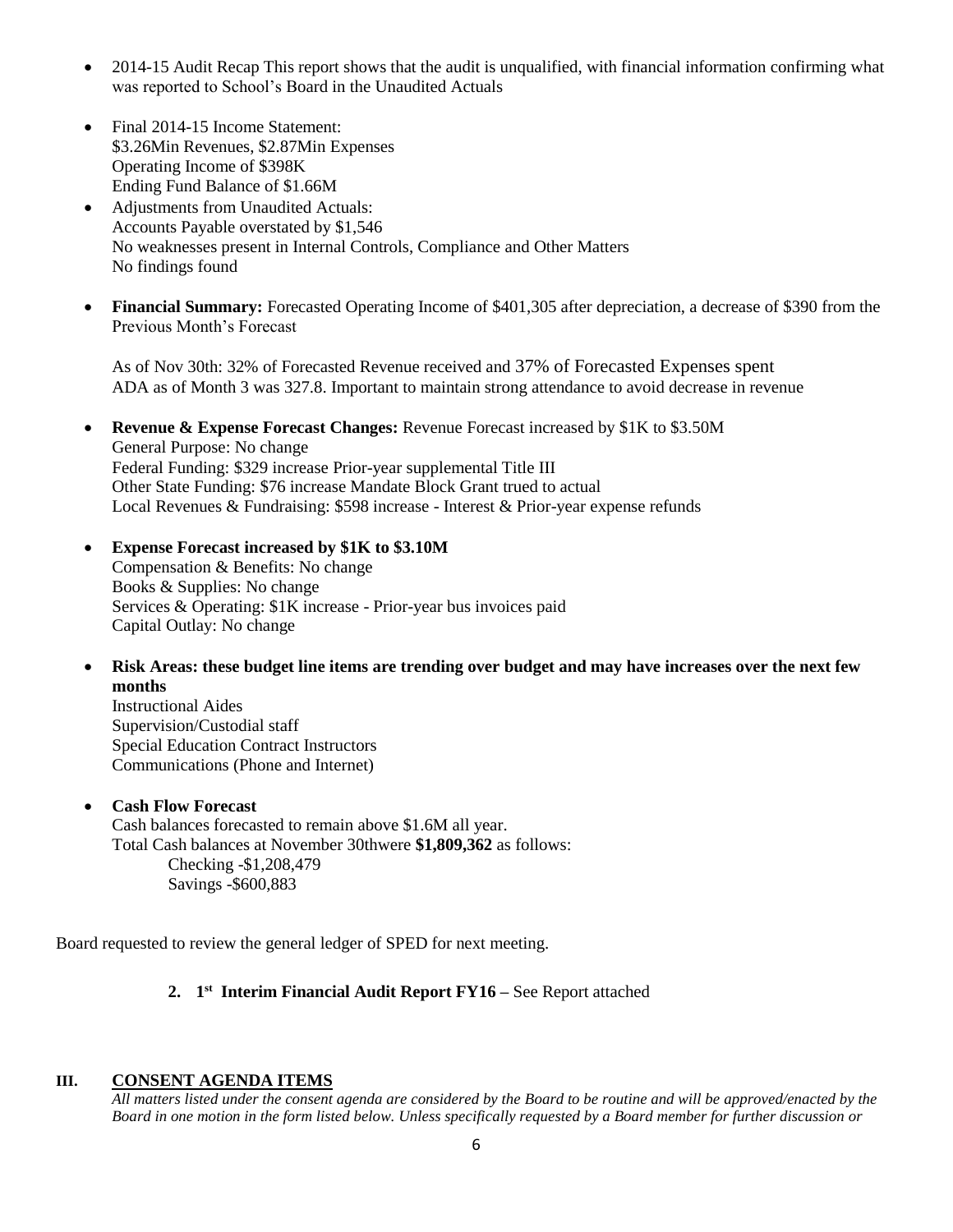*removed from the agenda, there will be no discussion of these items prior to the Board votes on them. The Principal recommends approval of all consent agenda items.*

**None**

#### **IV. ACTION ITEMS**

#### **A. Approval is Requested for 2015-2016 Educator Effectiveness Expenditure Plan**

**Recommend approval:** This Action Item was approved unanimously**.** Motion by: Mrs. Avakian Seconded by: Dr. Karayan Vote: Approved unanimously

**B. Approval is Requested for 2014-2015 Wilkinson's Audit Report (See attached report)** 2014-15 Audit Recap Audit is unqualified, with financial information confirming what was reported to School's Board in the Unaudited Actuals

**Recommend approval:** This report was approved with a minor change to the Board Members' names listed on the Audit Report.

> Motion by: Dr. Karayan Seconded by: Prof. Mahseredjian Vote: Approved unanimously

#### **C. Approval is Requested for LAUSD Alternative Facilities Use Agreement, 2016-2017**

**Recommend approval:** This Action Item was approved unanimously.

 Motion by: Dr. Karayan Seconded by: Dr. Perez Vote: Approved unanimously

#### **D. Approval is Requested for 2015-2016 Fiscal Year First Interim Report (See attached report from Edtec) Recommend approval: This Action Item was approved unanimously.**

 Motion by: Mrs. Avakian Seconded by: Dr. Karayan Vote: Unanimous

#### **V. INFORMATION ITEMS**/**POSSIBLE ACTION:**

- **A. Update on Paychex Software Implementation:** Final steps are being taken to ensure that the software will be able to support the need of the school. Starting January 2016, all school staff and personnel will utilize the software for daily sign in purposes.
- **B. Options for Special Education 2016-2017 –** The Governing Board decided to explore the Option III of SELPA and proceed to the application process. (See Principal's Report)

**Recommend approval:** This Action Item was approved unanimously.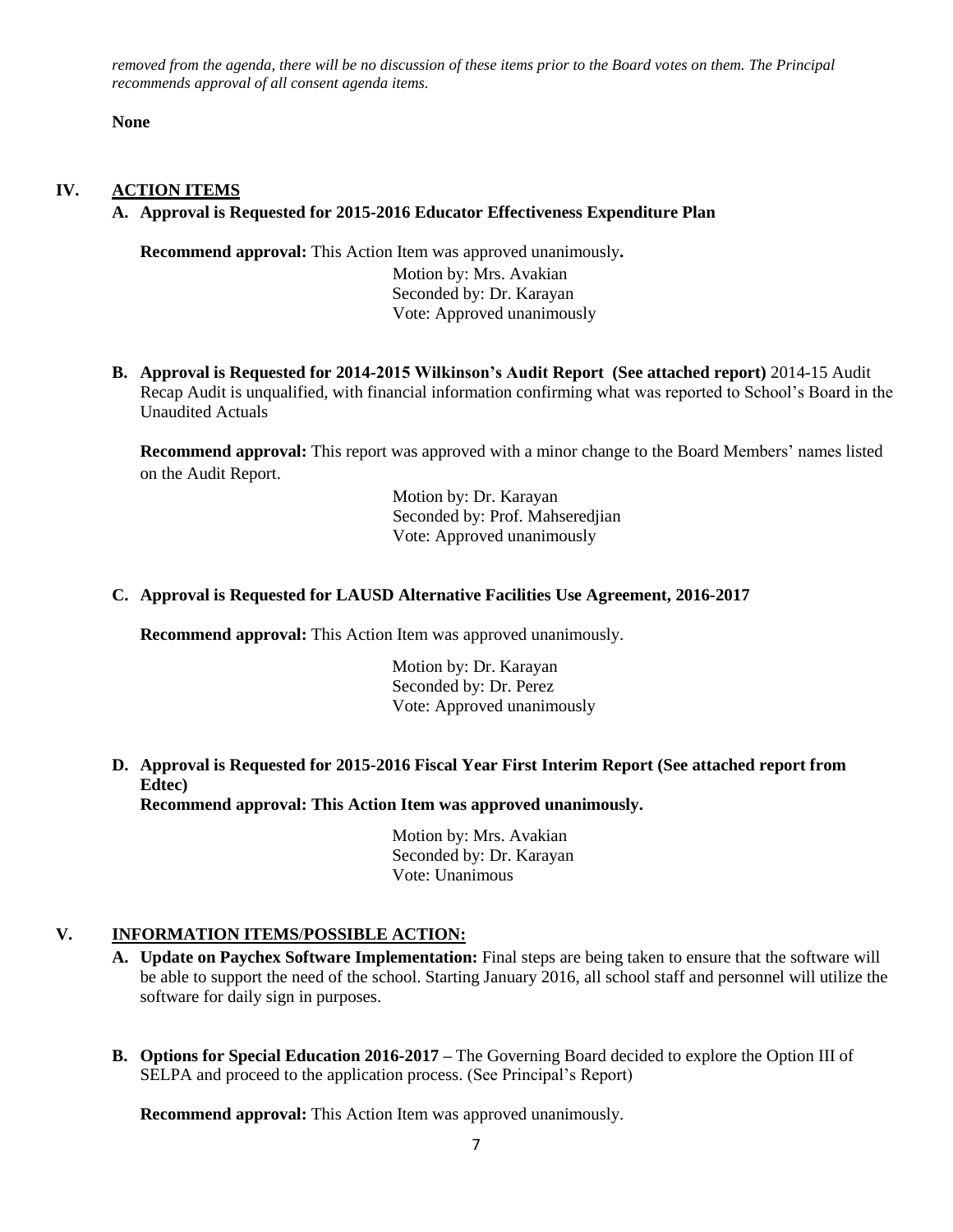Motion by: Mr. Avakian Seconded by: Dr. Karayan Vote: Approved unanimously

**C. IPADS vs. Chromebooks: Principal presented a comprehensive comparison between iPads and Chrome Books. (See attached)**

**Recommend approval:** The Board decided to proceed with the purchase of iPads.

 Motion by: Mrs. Avakian Seconded by: Dr. Karayan Vote: Approved unanimously

**D. Upcoming CCSA Conference** – Will take March 14-17, 2016 Long Beach, CA. It was recommended to sign up for three people to attend this conference.

#### **Recommend approval**

 Motion by: Mrs. Avakian Seconded by: Dr. Karayan Vote: Approved unanimously

**E. Association Update –** In anticipation of WASC result, the Association graciously will partner up with the Governing Board to recognize staff's hard work.

#### **VI. CLOSED SESSION**

*Adjourned to Closed Session at\_\_\_11:15 AM to consider and/or take action upon any of the following items:*

**Public Employee Employment (G.C. 54957)** Title:

- **Certificated Personnel Public Employee: Discipline/Dismissal/Release**
- **Approval of Long-Term Substitute Position**
- **Certificated/Management Update**
- **Classified Employee Update**

#### **VII. PUBLIC SESSION – REPORT OUT OF CLOSED SESSION**

The Governing Board will report out any action taken in closed session, if any.

The meeting was reconvened to open session at 11:40 AM.: Dr. Berjouhi Koukeyan, Chairperson, reported that the board took action on the following items and that the decisions were unanimous: 1) Long Term substitute position for Mariam Mgshyan; and 2) Maternity Leave for Mrs. Christina Fine.

The Board also took action to release a kindergarten teacher pursuant to Section C.3 of the teacher's employment agreement, the vote was unanimous.

#### **V. FUTURE AGENDA ITEMS**

*The Board will consider items for future Board Meeting Agendas.*